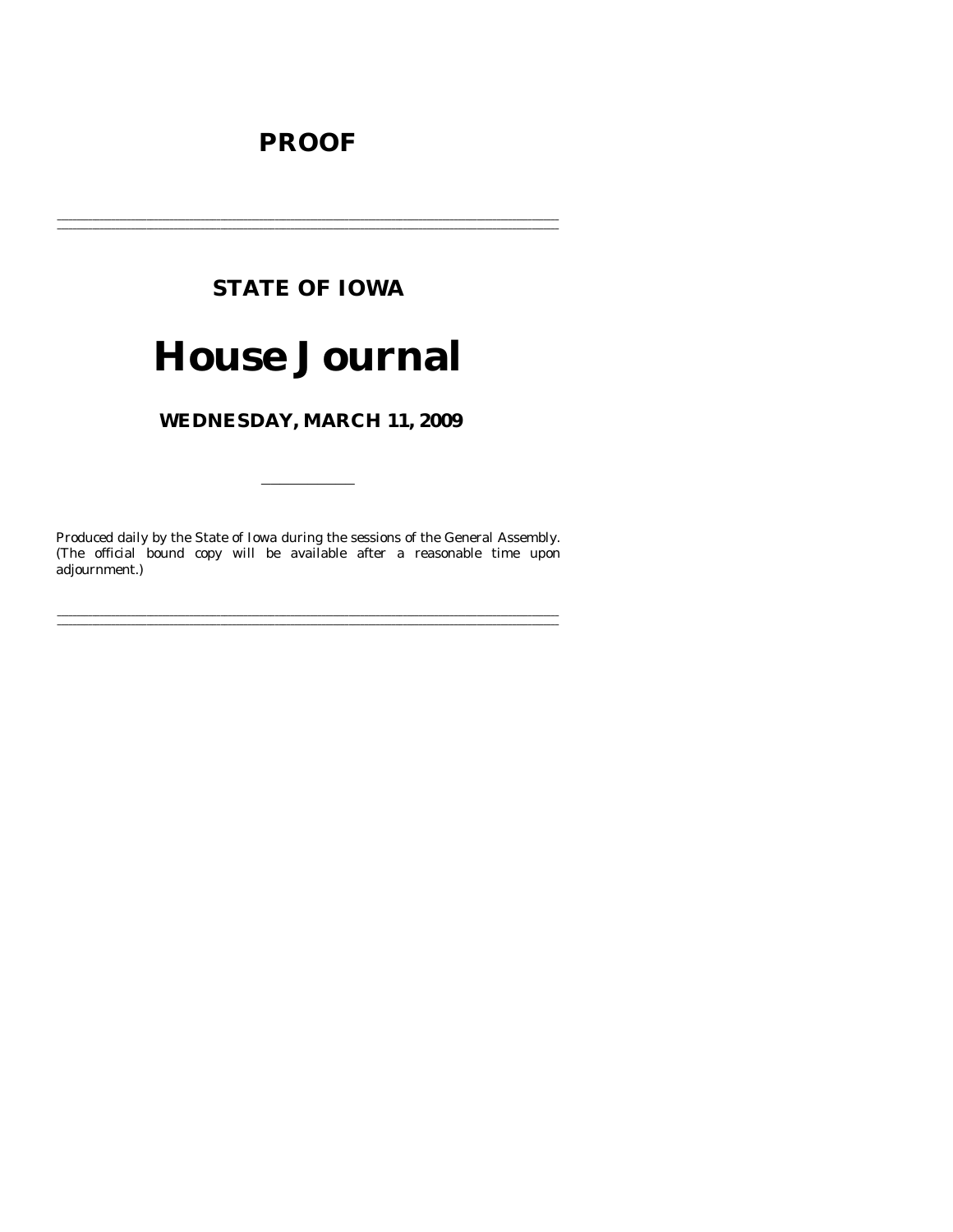# **JOURNAL OF THE HOUSE**

Fifty-ninth Calendar Day - Thirty-ninth Session Day

Hall of the House of Representatives Des Moines, Iowa, Wednesday, March 11, 2009

 The House met pursuant to adjournment at 9:08 a.m., Speaker Murphy in the chair.

 Prayer was offered by Reverend Anita Johnson, United Methodist Chaplain at Friendship Retirement home in Fort Dodge. She was the guest of Representative Helen Miller of Webster County.

#### PLEDGE OF ALLEGIANCE

 The Pledge of Allegiance was led by Katelyn Schofield, House Page from Essex.

The Journal of Tuesday, March 10, 2009 was approved.

## INTRODUCTION OF BILLS

**[House File 679](http://coolice.legis.state.ia.us/Cool-ICE/default.asp?Category=billinfo&Service=Billbook&frame=1&GA=83&hbill=HF679)**, by Kaufmann, a bill for an act providing for the establishment of a digital film equipment conversion program and fund and making an appropriation.

Read first time and referred to committee on **economic growth.** 

**[House File 680](http://coolice.legis.state.ia.us/Cool-ICE/default.asp?Category=billinfo&Service=Billbook&frame=1&GA=83&hbill=HF680)**, by Lukan, a bill for an act expanding eligibility for the state child and dependent care tax credit and including a retroactive applicability date provision.

Read first time and referred to committee on **ways and means.** 

**[House File 681](http://coolice.legis.state.ia.us/Cool-ICE/default.asp?Category=billinfo&Service=Billbook&frame=1&GA=83&hbill=HF681)**, by committee on labor, a bill for an act requiring employers to provide notice of business closings and mass layoffs and providing penalties.

Read first time and placed on the **calendar.**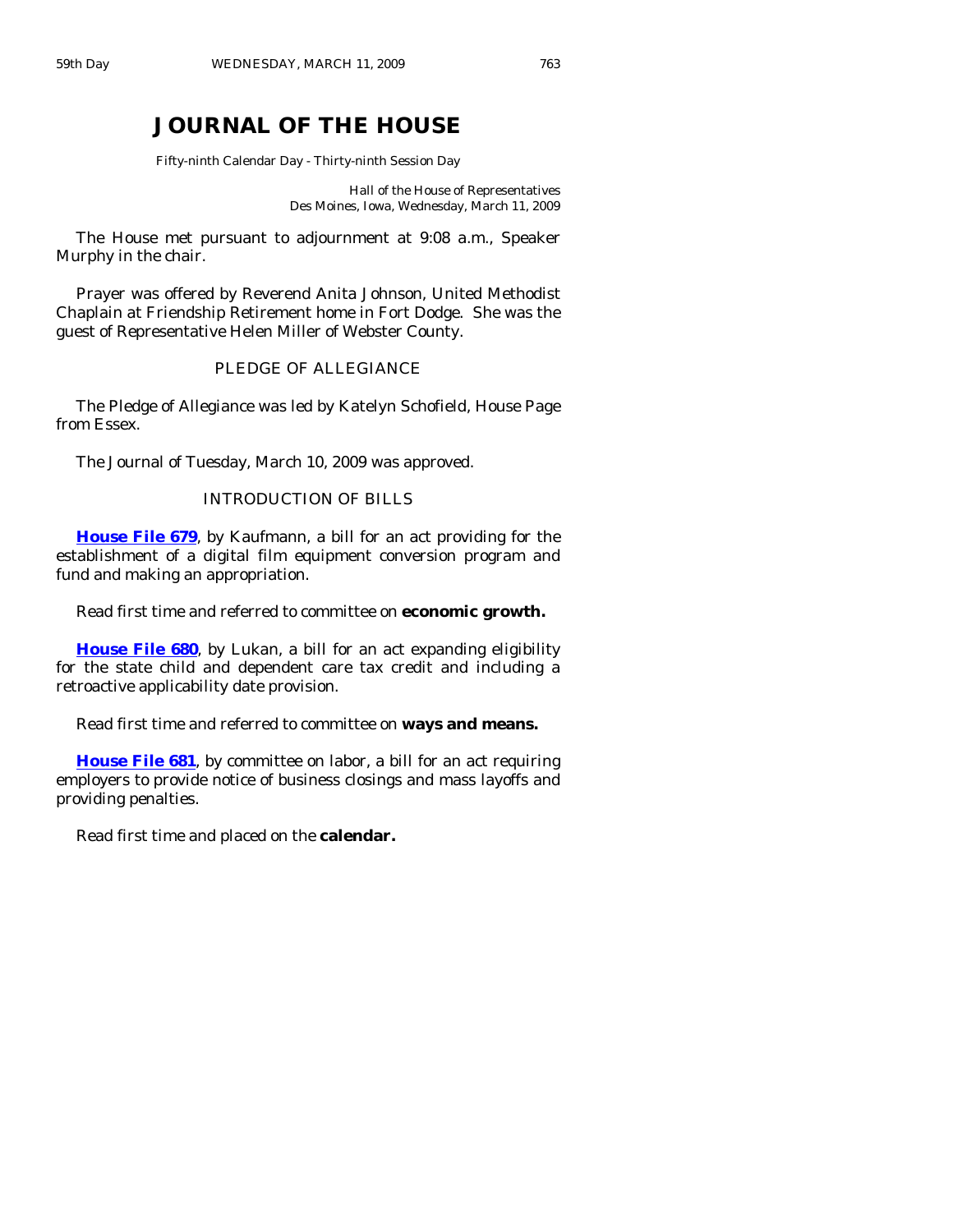**[House File 682](http://coolice.legis.state.ia.us/Cool-ICE/default.asp?Category=billinfo&Service=Billbook&frame=1&GA=83&hbill=HF682)**, by committee on state government, a bill for an act requiring a postelection audit after each general election and including effective and applicability date provisions.

Read first time and placed on the **calendar.** 

**[House File 683](http://coolice.legis.state.ia.us/Cool-ICE/default.asp?Category=billinfo&Service=Billbook&frame=1&GA=83&hbill=HF683)**, by committee on labor, a bill for an act relating to employees with medical and dependent child nutrition needs and providing a penalty.

Read first time and placed on the **calendar.** 

**[House File 684](http://coolice.legis.state.ia.us/Cool-ICE/default.asp?Category=billinfo&Service=Billbook&frame=1&GA=83&hbill=HF684)**, by committee on commerce, a bill for an act relating to the membership and administration of the Iowa propane education and research council, increasing an assessment, and providing an effective date.

Read first time and placed on the **calendar.** 

**[House File 685](http://coolice.legis.state.ia.us/Cool-ICE/default.asp?Category=billinfo&Service=Billbook&frame=1&GA=83&hbill=HF685)**, by committee on commerce, a bill for an act providing for the registration of escrow agents, authorizing fees, and providing an effective date.

Read first time and placed on the **calendar.** 

**[House File 686](http://coolice.legis.state.ia.us/Cool-ICE/default.asp?Category=billinfo&Service=Billbook&frame=1&GA=83&hbill=HF686)**, by committee on transportation, a bill for an act relating to parking on the left side of a roadway.

Read first time and placed on the **calendar.** 

**[House File 687](http://coolice.legis.state.ia.us/Cool-ICE/default.asp?Category=billinfo&Service=Billbook&frame=1&GA=83&hbill=HF687)**, by committee on education, a bill for an act relating to certain reporting requirements or actions required of the department of education, school districts, accredited nonpublic schools, and community colleges.

Read first time and placed on the **calendar.** 

#### [SENATE FILE 305](http://coolice.legis.state.ia.us/Cool-ICE/default.asp?Category=billinfo&Service=Billbook&frame=1&GA=83&hbill=SF305) REFERRED

The Speaker announced that **[Senate File 305](http://coolice.legis.state.ia.us/Cool-ICE/default.asp?Category=billinfo&Service=Billbook&frame=1&GA=83&hbill=SF305)**, previously referred to committee on **state government** was **passed on file**.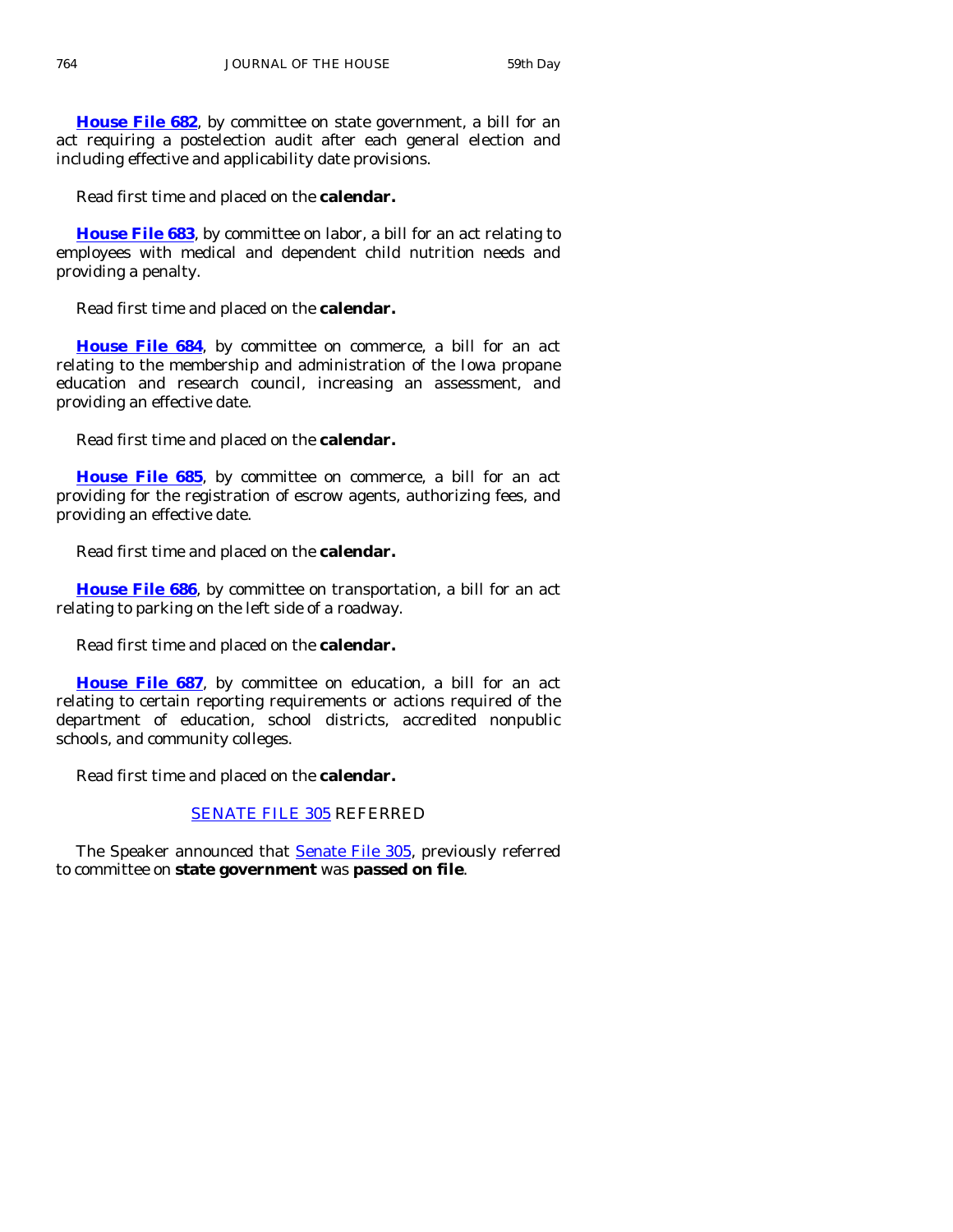# CERTIFICATES OF RECOGNITION

## MR. SPEAKER: The Chief Clerk of the House respectfully reports that certificates of recognition have been issued as follows.

#### MARK W. BRANDSGARD Chief Clerk of the House

| 2009\2634             | Marilee Hicks, Indianola – For celebrating her 80th birthday.                                           |  |  |  |
|-----------------------|---------------------------------------------------------------------------------------------------------|--|--|--|
| $2009\backslash 2635$ | Annie Wignall, Newton – For being inducted to the Iowa Volunteer<br>Hall of Fame.                       |  |  |  |
| $2009\backslash 2636$ | Antionette Bonderman, Sheldon - For celebrating her 100 <sup>th</sup><br>birthday.                      |  |  |  |
| 2009\2637             | Bernard and Dora Bruxvoort, Oskaloosa – For celebrating their 60 <sup>th</sup><br>wedding anniversary.  |  |  |  |
| $2009\backslash 2638$ | Nellie Sundblad, Spencer – For celebrating her 94 <sup>th</sup> birthday.                               |  |  |  |
| 2009\2639             | Oscar Sundblad, Spencer – For celebrating his 100 <sup>th</sup> birthday.                               |  |  |  |
| $2009\backslash 2640$ | Frances Heilman, Holstein – For celebrating her 80th birthday.                                          |  |  |  |
| $2009\backslash2641$  | Theresa Topf, Charter Oak – For celebrating her 80 <sup>th</sup> birthday.                              |  |  |  |
| 2009\2642             | Worth and Myrtle Rankin, Pleasantville - For celebrating their 60 <sup>th</sup><br>wedding anniversary. |  |  |  |

#### SUBCOMMITTEE ASSIGNMENTS

#### **[House File 511](http://coolice.legis.state.ia.us/Cool-ICE/default.asp?Category=billinfo&Service=Billbook&frame=1&GA=83&hbill=HF511)**

Education: Ford, Chair; Palmer and Schulte.

#### **[House File 576](http://coolice.legis.state.ia.us/Cool-ICE/default.asp?Category=billinfo&Service=Billbook&frame=1&GA=83&hbill=HF576)**

Education: Winckler, Chair; Mascher and Sweeney.

#### **[House File 578](http://coolice.legis.state.ia.us/Cool-ICE/default.asp?Category=billinfo&Service=Billbook&frame=1&GA=83&hbill=HF578)**

Natural Resources: Beard, Chair; May and Thede.

#### **[House File 593](http://coolice.legis.state.ia.us/Cool-ICE/default.asp?Category=billinfo&Service=Billbook&frame=1&GA=83&hbill=HF593)**

Human Resources: Hunter, Chair; Mascher and Schulte.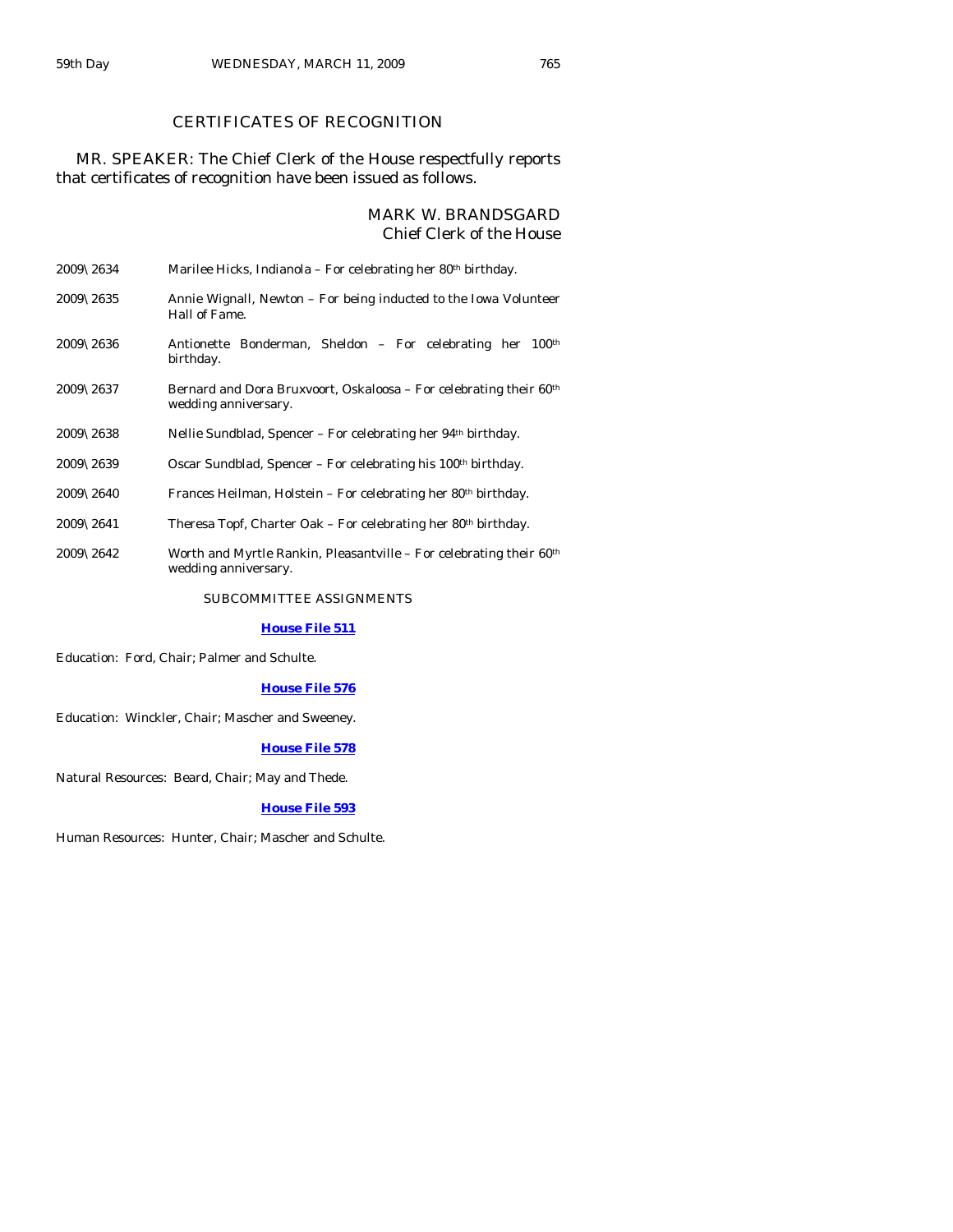#### **[House File 594](http://coolice.legis.state.ia.us/Cool-ICE/default.asp?Category=billinfo&Service=Billbook&frame=1&GA=83&hbill=HF594)**

Education: Winckler, Chair; Dolecheck and Palmer.

#### **[House File 601](http://coolice.legis.state.ia.us/Cool-ICE/default.asp?Category=billinfo&Service=Billbook&frame=1&GA=83&hbill=HF601)**

Human Resources: T. Olson, Chair; Baudler and Steckman.

#### **[House File 603](http://coolice.legis.state.ia.us/Cool-ICE/default.asp?Category=billinfo&Service=Billbook&frame=1&GA=83&hbill=HF603)**

Education: Thede, Chair; Schulte and Steckman.

#### **[House File 606](http://coolice.legis.state.ia.us/Cool-ICE/default.asp?Category=billinfo&Service=Billbook&frame=1&GA=83&hbill=HF606)**

Agriculture: De Boef, Chair; Frevert and Mertz.

#### **[House File 607](http://coolice.legis.state.ia.us/Cool-ICE/default.asp?Category=billinfo&Service=Billbook&frame=1&GA=83&hbill=HF607)**

Human Resources: Smith, Chair; Heaton and Wendt.

#### **[House File 609](http://coolice.legis.state.ia.us/Cool-ICE/default.asp?Category=billinfo&Service=Billbook&frame=1&GA=83&hbill=HF609)**

Education: Winckler, Chair; L. Miller and Wendt.

#### **[House File 610](http://coolice.legis.state.ia.us/Cool-ICE/default.asp?Category=billinfo&Service=Billbook&frame=1&GA=83&hbill=HF610)**

Transportation: Koester, Chair; Quirk and Wenthe.

#### **[House File 612](http://coolice.legis.state.ia.us/Cool-ICE/default.asp?Category=billinfo&Service=Billbook&frame=1&GA=83&hbill=HF612)**

Education: Mascher, Chair; Dolecheck and Steckman.

#### **[House File 615](http://coolice.legis.state.ia.us/Cool-ICE/default.asp?Category=billinfo&Service=Billbook&frame=1&GA=83&hbill=HF615)**

Labor: Isenhart, Chair; Cownie and Kearns.

#### **[House File 619](http://coolice.legis.state.ia.us/Cool-ICE/default.asp?Category=billinfo&Service=Billbook&frame=1&GA=83&hbill=HF619)**

Local Government: Ford, Chair; Kressig and Windschitl.

#### **[House File 620](http://coolice.legis.state.ia.us/Cool-ICE/default.asp?Category=billinfo&Service=Billbook&frame=1&GA=83&hbill=HF620)**

Education: Ford, Chair; Thede and Tymeson.

#### **[House File 622](http://coolice.legis.state.ia.us/Cool-ICE/default.asp?Category=billinfo&Service=Billbook&frame=1&GA=83&hbill=HF622)**

Human Resources: Wendt, Chair; L. Miller and Petersen.

#### **[House File 632](http://coolice.legis.state.ia.us/Cool-ICE/default.asp?Category=billinfo&Service=Billbook&frame=1&GA=83&hbill=HF632)**

Economic Growth: Bailey, Chair; Sorenson and Wenthe.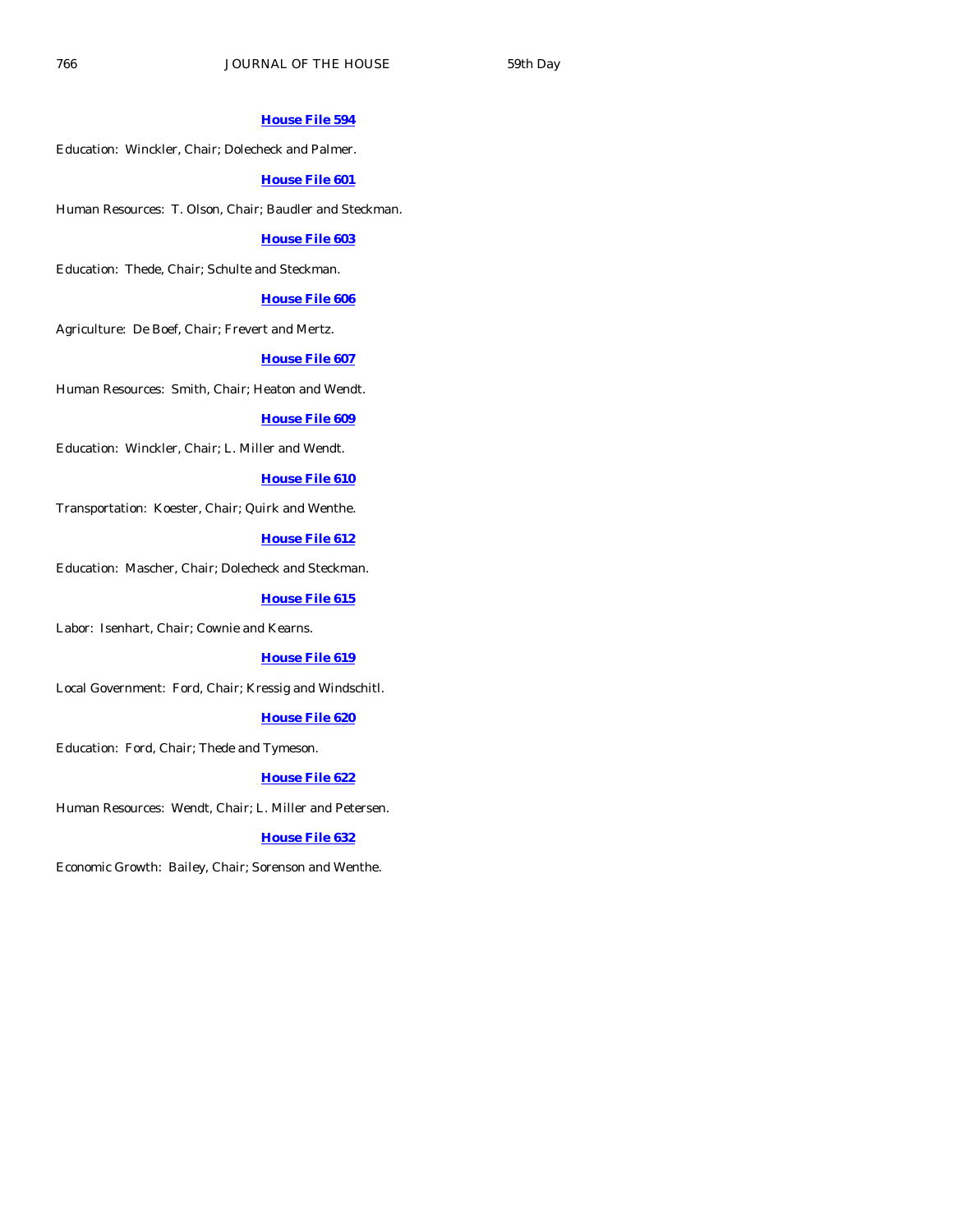#### **[House File 633](http://coolice.legis.state.ia.us/Cool-ICE/default.asp?Category=billinfo&Service=Billbook&frame=1&GA=83&hbill=HF633)**

Education: Wendt, Chair; Ficken and Forristall.

#### **[House File 635](http://coolice.legis.state.ia.us/Cool-ICE/default.asp?Category=billinfo&Service=Billbook&frame=1&GA=83&hbill=HF635)**

State Government: Gaskill, Chair; Beard and Struyk.

#### **[House File 640](http://coolice.legis.state.ia.us/Cool-ICE/default.asp?Category=billinfo&Service=Billbook&frame=1&GA=83&hbill=HF640)**

Judiciary: Anderson, Chair; Palmer and Swaim.

#### **[House File 644](http://coolice.legis.state.ia.us/Cool-ICE/default.asp?Category=billinfo&Service=Billbook&frame=1&GA=83&hbill=HF644)**

State Government: Lensing, Chair; Drake and Mascher.

#### **[House File 645](http://coolice.legis.state.ia.us/Cool-ICE/default.asp?Category=billinfo&Service=Billbook&frame=1&GA=83&hbill=HF645)**

Education: Wendt, Chair; Cownie and Ford.

#### **[House File 647](http://coolice.legis.state.ia.us/Cool-ICE/default.asp?Category=billinfo&Service=Billbook&frame=1&GA=83&hbill=HF647)**

Education: Winckler, Chair; Forristall and Wendt.

#### **[House File 648](http://coolice.legis.state.ia.us/Cool-ICE/default.asp?Category=billinfo&Service=Billbook&frame=1&GA=83&hbill=HF648)**

Education: Ficken, Chair; May and Thede.

#### **[House File 650](http://coolice.legis.state.ia.us/Cool-ICE/default.asp?Category=billinfo&Service=Billbook&frame=1&GA=83&hbill=HF650)**

Education: Winckler, Chair; Tymeson and Wendt.

#### **[House File 651](http://coolice.legis.state.ia.us/Cool-ICE/default.asp?Category=billinfo&Service=Billbook&frame=1&GA=83&hbill=HF651)**

Education: Ford, Chair; Ficken and L. Miller.

#### **[House File 654](http://coolice.legis.state.ia.us/Cool-ICE/default.asp?Category=billinfo&Service=Billbook&frame=1&GA=83&hbill=HF654)**

Transportation: Whitaker, Chair; D. Olson and Tjepkes.

#### **[House File 658](http://coolice.legis.state.ia.us/Cool-ICE/default.asp?Category=billinfo&Service=Billbook&frame=1&GA=83&hbill=HF658)**

Education: Winckler, Chair; Mascher and May.

#### **[House File 659](http://coolice.legis.state.ia.us/Cool-ICE/default.asp?Category=billinfo&Service=Billbook&frame=1&GA=83&hbill=HF659)**

Economic Growth: Bailey, Chair; Forristall and Wenthe.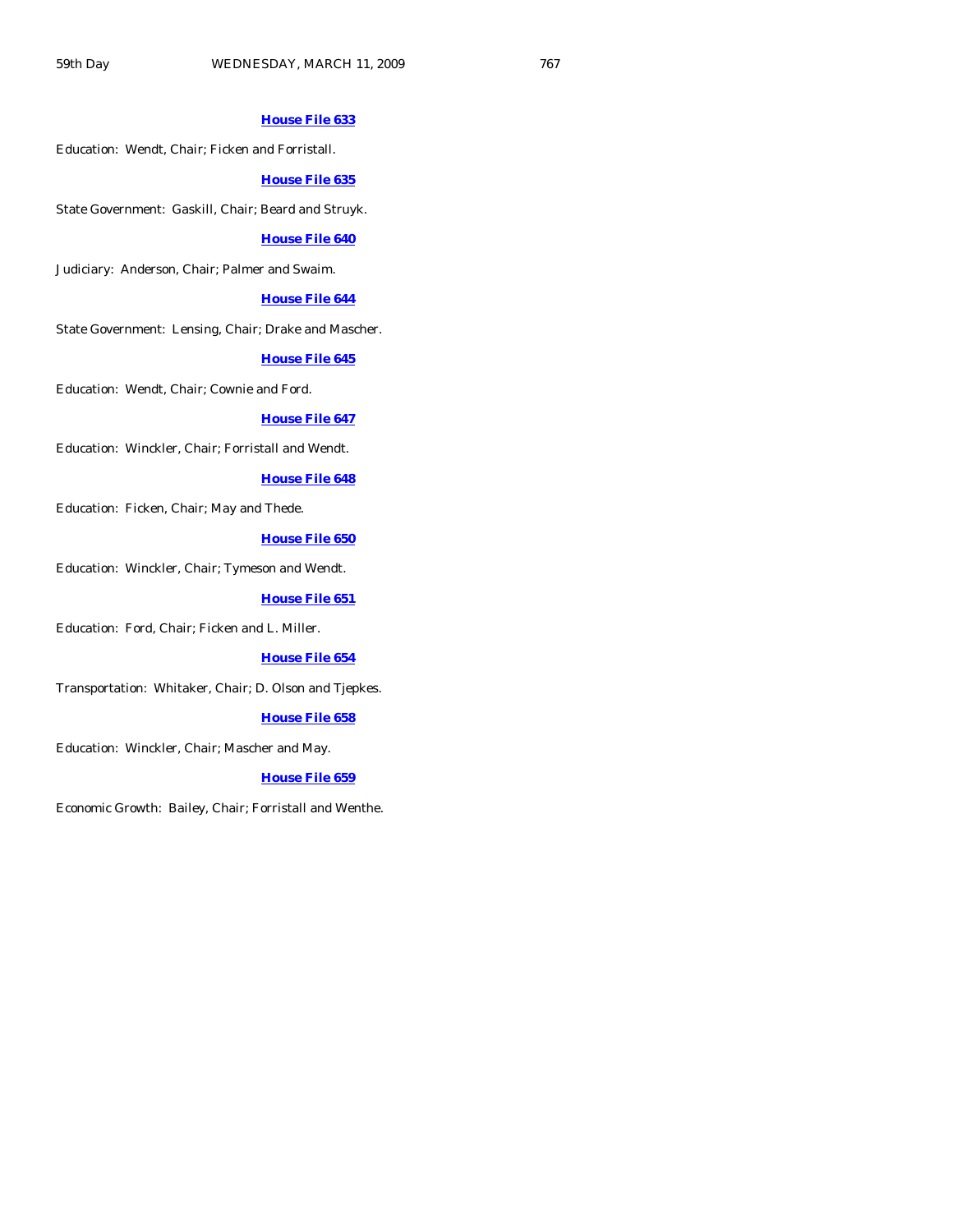#### HOUSE STUDY BILL SUBCOMMITTEE ASSIGNMENTS

#### **[House Study Bill 267](http://coolice.legis.state.ia.us/Cool-ICE/default.asp?Category=billinfo&Service=Billbook&frame=1&GA=83&hbill=HSB267)**

Environmental Protection: Kearns, Chair; Deyoe and H. Miller.

#### **[House Study Bill 268](http://coolice.legis.state.ia.us/Cool-ICE/default.asp?Category=billinfo&Service=Billbook&frame=1&GA=83&hbill=HSB268)**

Education: Wendt, Chair; Ficken and May.

#### **[House Study Bill 269](http://coolice.legis.state.ia.us/Cool-ICE/default.asp?Category=billinfo&Service=Billbook&frame=1&GA=83&hbill=HSB269)**

Labor: T. Taylor, Chair; Anderson and Hunter.

#### HOUSE STUDY BILL COMMITTEE ASSIGNMENT

#### **[H.S.B. 270](http://coolice.legis.state.ia.us/Cool-ICE/default.asp?Category=billinfo&Service=Billbook&frame=1&GA=83&hbill=HSB270) Veterans Affairs**

Concerning the administration of veterans services.

#### COMMITTEE RECOMMENDATIONS

 MR. SPEAKER: The Chief Clerk of the House respectfully reports that the following committee recommendations have been received and are on file in the office of the Chief Clerk.

## MARK W. BRANDSGARD Chief Clerk of the House

#### COMMITTEE ON COMMERCE

**Committee Bill** (Formerly [House Study Bill 85\)](http://coolice.legis.state.ia.us/Cool-ICE/default.asp?Category=billinfo&Service=Billbook&frame=1&GA=83&hbill=HSB85), requiring health benefit coverage for certain cancer treatment delivered pursuant to approved cancer clinical trials and providing an applicability date.

Fiscal Note is not required.

Recommended **Amend and Do Pass** March 11, 2009.

**Committee Bill** (Formerly [House File 339\)](http://coolice.legis.state.ia.us/Cool-ICE/default.asp?Category=billinfo&Service=Billbook&frame=1&GA=83&hbill=HF339), providing for the establishment of small wind innovation zones, providing for the applicability of tax credits, and including effective and retroactive applicability date provisions.

Fiscal Note is not required.

Recommended **Amend and Do Pass** March 10, 2009.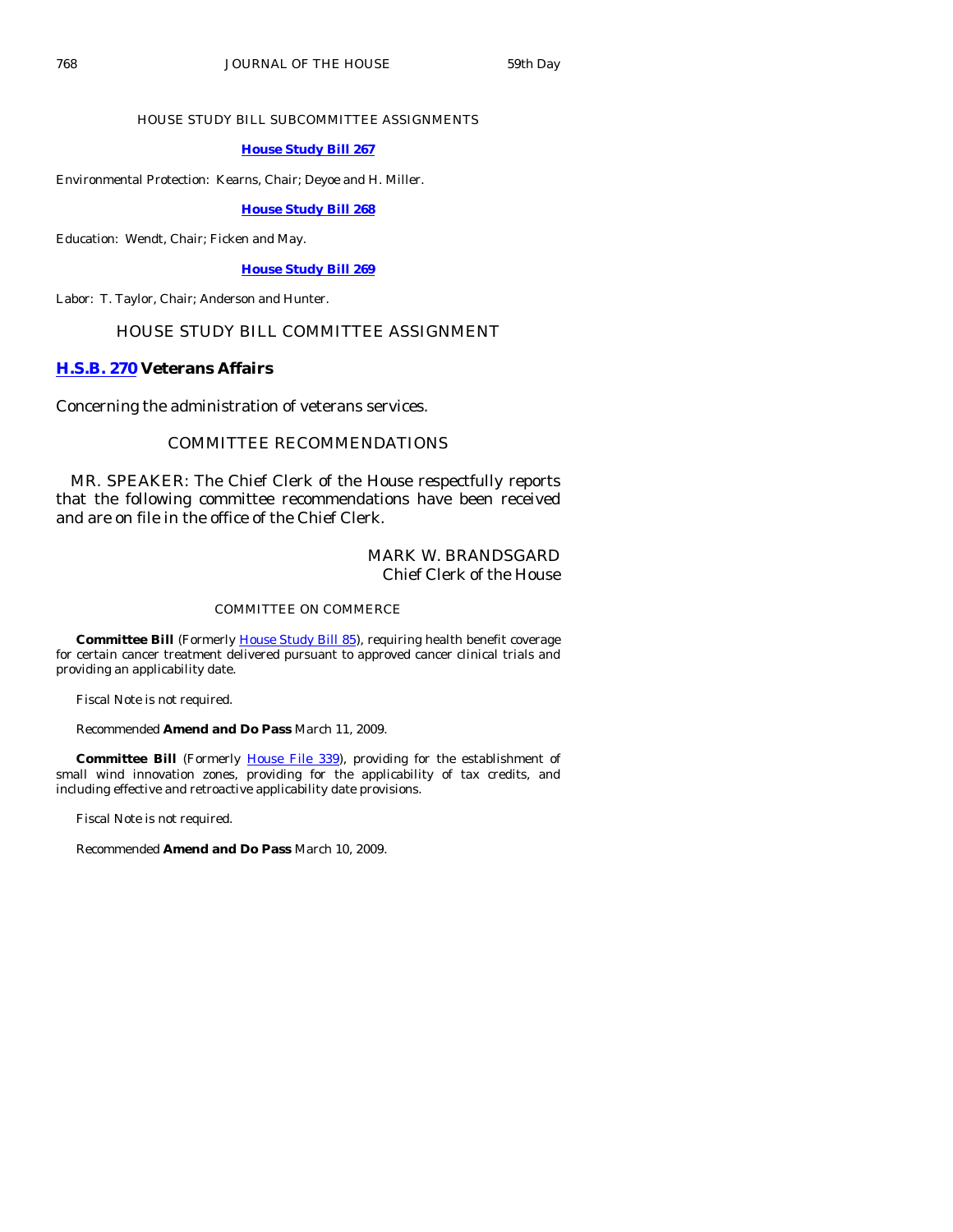#### COMMITTEE ON JUDICIARY

**Committee Bill** (Formerly *House Study Bill 261*), relating to the uniform adult guardianship and protective proceedings Act relating to the establishment, transfer, and recognition of guardianships and conservatorships in multistate cases, and including effective date and applicability provisions.

Fiscal Note is not required.

Recommended **Do Pass** March 10, 2009.

COMMITTEE ON LABOR

 **Committee Bill** (Formerly [House File 222](http://coolice.legis.state.ia.us/Cool-ICE/default.asp?Category=billinfo&Service=Billbook&frame=1&GA=83&hbill=HF222)), relating to safe walkways for railroad workers and making penalties applicable.

Fiscal Note is not required.

Recommended **Do Pass** March 10, 2009.

**Committee Bill** (Formerly [House Study Bill 246\)](http://coolice.legis.state.ia.us/Cool-ICE/default.asp?Category=billinfo&Service=Billbook&frame=1&GA=83&hbill=HSB246), relating to the imposition of penalty benefits in workers' compensation cases.

Fiscal Note is not required.

Recommended **Do Pass** March 10, 2009.

**Committee Bill** (Formerly [House Study Bill 247](http://coolice.legis.state.ia.us/Cool-ICE/default.asp?Category=billinfo&Service=Billbook&frame=1&GA=83&hbill=HSB247)), requiring additional workers' compensation payments for scheduled injuries that result in a reduction in the injured employee's earning capacity.

Fiscal Note is not required.

Recommended **Amend and Do Pass** March 10, 2009.

**Committee Bill** (Formerly **House File 530**), relating to the choice of doctor to treat an injured employee under workers' compensation laws and providing effective and applicability dates.

Fiscal Note is not required.

Recommended **Amend and Do Pass** March 10, 2009.

**Committee Bill** (Formerly [House File 542\)](http://coolice.legis.state.ia.us/Cool-ICE/default.asp?Category=billinfo&Service=Billbook&frame=1&GA=83&hbill=HF542), relating to boiler and pressure vessel inspections and the boiler and pressure vessel board that oversees the inspections.

Fiscal Note is not required.

Recommended **Do Pass** March 10, 2009.